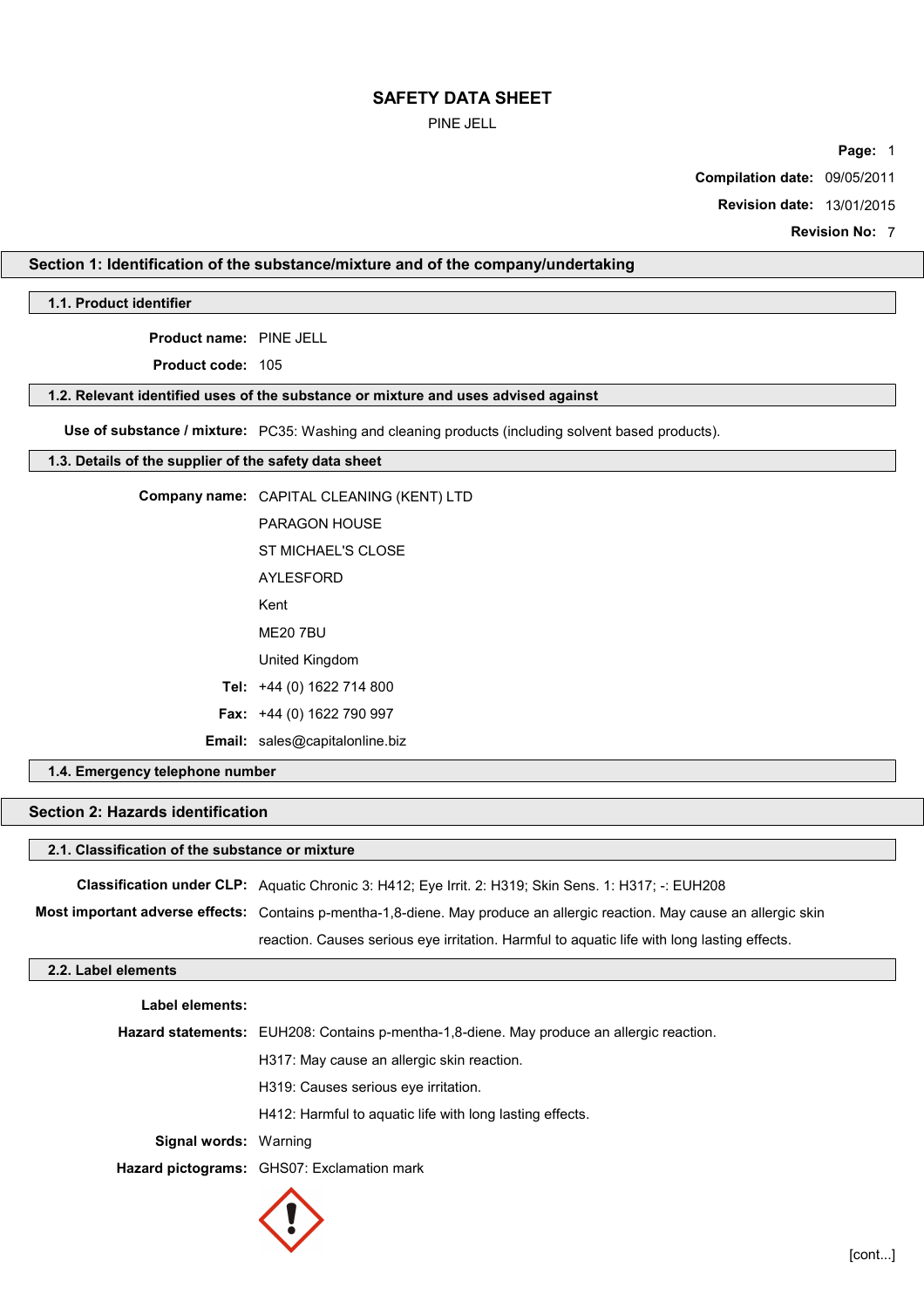PINE JELL

**Precautionary statements:** P102: Keep out of reach of children.

P264: Wash hands thoroughly after handling.

P280: Wear eye protection.

P305+351+338: IF IN EYES: Rinse cautiously with water for several minutes. Remove

contact lenses, if present and easy to do. Continue rinsing.

## **2.3. Other hazards**

**PBT:** This product is not identified as a PBT/vPvB substance.

## **Section 3: Composition/information on ingredients**

**3.2. Mixtures**

## **Hazardous ingredients:**

## DODECYL BENZENESULPHONIC ACID SODIUM SALT

| <b>EINECS</b> | CAS        | PBT / WEL | <b>CLP Classification</b>                | Percent |
|---------------|------------|-----------|------------------------------------------|---------|
| 246-680-4     | 25155-30-0 |           | Acute Tox. 4: H302; Skin Irrit. 2: H315; | 1-10%   |
|               |            |           | Eve Dam. 1: H318                         |         |

#### P-MENTHA-1,8-DIENE

| 205-341-0 | 138-86-3 | Flam. Lig. 3: H226; Aguatic Chronic 1:   | $-1\%$ |
|-----------|----------|------------------------------------------|--------|
|           |          | H410; Eye Irrit. 2: H319; Skin Irrit. 2: |        |
|           |          | H315: Skin Sens. 1: H317                 |        |

## **Section 4: First aid measures**

### **4.1. Description of first aid measures**

**Skin contact:** Wash immediately with plenty of soap and water.

**Eye contact:** Bathe the eye with running water for 15 minutes.

**Ingestion:** Do not induce vomiting. Wash out mouth with water. If conscious, give half a litre of water to drink immediately. Consult a doctor.

## **4.2. Most important symptoms and effects, both acute and delayed**

**Skin contact:** There may be mild irritation at the site of contact.

**Eye contact:** There may be irritation and pain.

**Ingestion:** There may be soreness and redness of the mouth and throat.

**Inhalation:** There may be irritation of the throat with a feeling of tightness in the chest.

## **4.3. Indication of any immediate medical attention and special treatment needed**

**Immediate / special treatment:** Not applicable.

## **Section 5: Fire-fighting measures**

### **5.1. Extinguishing media**

**Extinguishing media:** Water.

**Page:** 2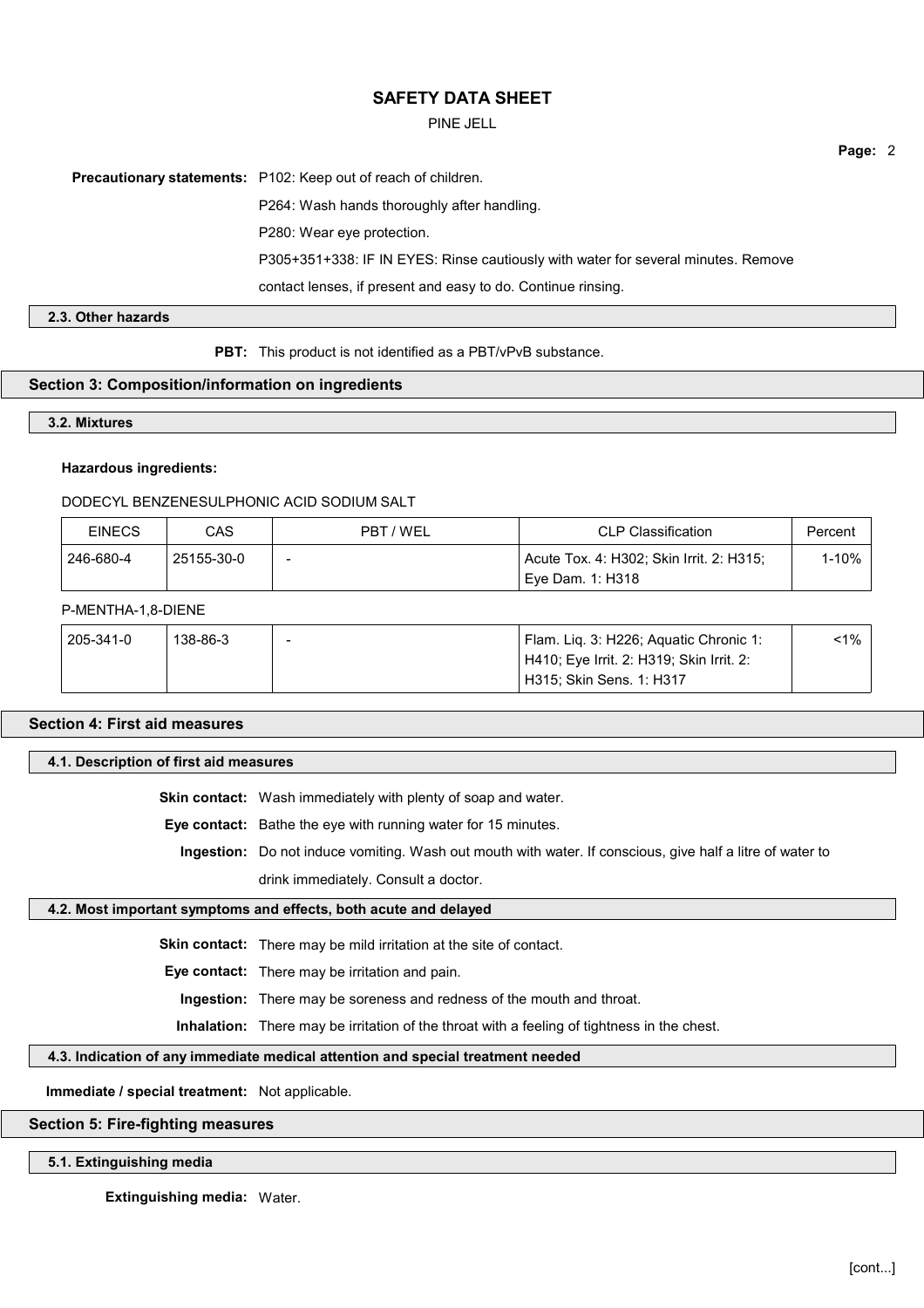PINE JELL

**Page:** 3

#### **5.2. Special hazards arising from the substance or mixture**

**Exposure hazards:** In combustion emits toxic fumes of carbon dioxide.

## **5.3. Advice for fire-fighters**

**Advice for fire-fighters:** Wear self-contained breathing apparatus.

## **Section 6: Accidental release measures**

#### **6.1. Personal precautions, protective equipment and emergency procedures**

**Personal precautions:** Refer to section 8 of SDS for personal protection details. Turn leaking containers leak-side up to prevent the escape of liquid.

**6.2. Environmental precautions**

**Environmental precautions:** Do not discharge into drains or rivers.

### **6.3. Methods and material for containment and cleaning up**

**Clean-up procedures:** Transfer to a suitable container.

**6.4. Reference to other sections**

**Reference to other sections:** Refer to section 8 of SDS.

## **Section 7: Handling and storage**

### **7.1. Precautions for safe handling**

#### **7.2. Conditions for safe storage, including any incompatibilities**

**Storage conditions:** Store in a cool, well ventilated area.

**Suitable packaging:** Polyethylene. Stainless steel.

**7.3. Specific end use(s)**

**Specific end use(s):** No data available.

### **Section 8: Exposure controls/personal protection**

**8.1. Control parameters**

**Workplace exposure limits:** No data available.

**DNEL/PNEC Values**

**DNEL / PNEC** No data available.

**8.2. Exposure controls**

**Eye protection:** Safety glasses with side-shields. Ensure eye bath is to hand.

## **Section 9: Physical and chemical properties**

#### **9.1. Information on basic physical and chemical properties**

**State:** Liquid

**Colour:** Green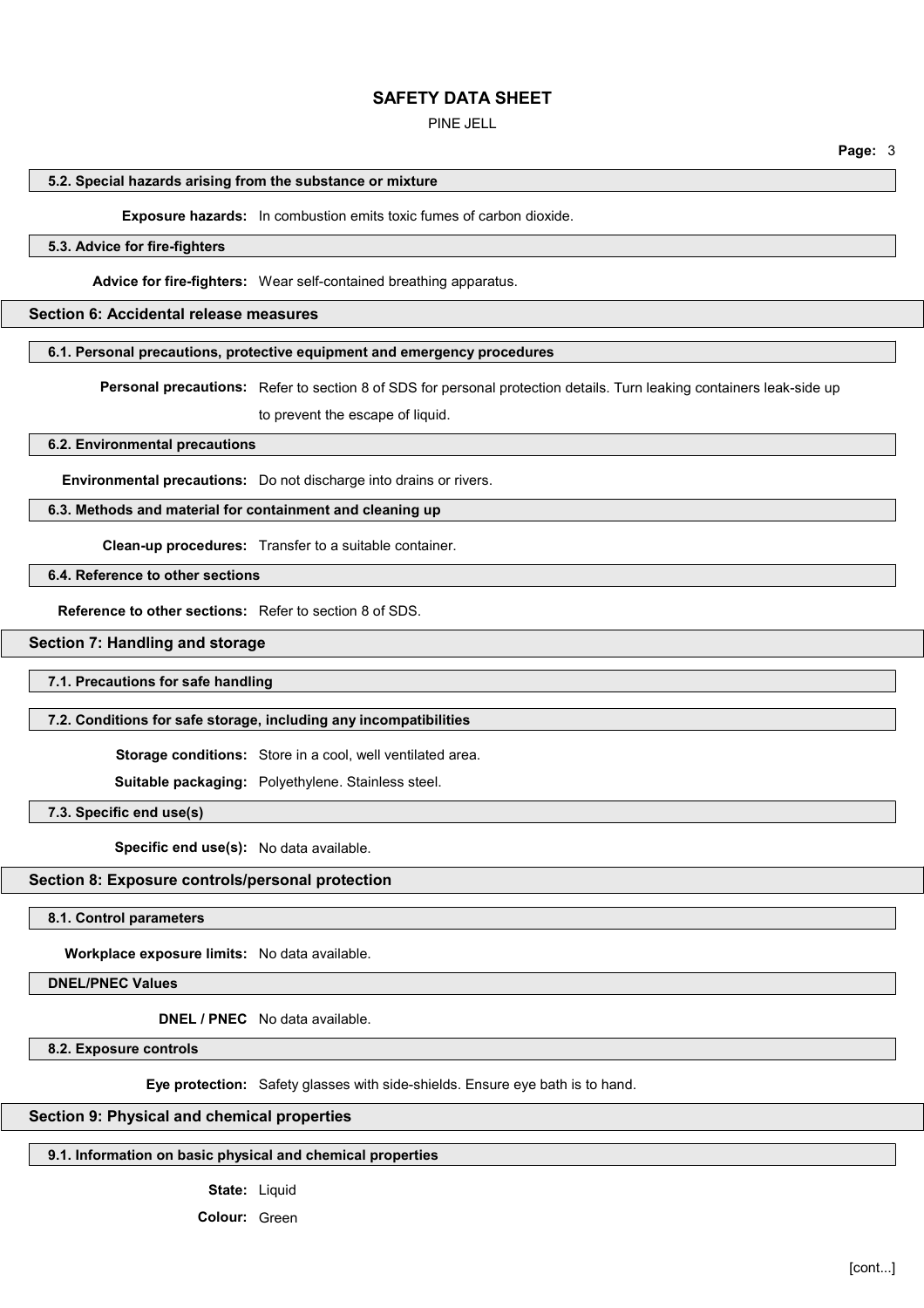PINE JELL

|                                                      | <b>Odour:</b> Characteristic odour               |                                     |                               |
|------------------------------------------------------|--------------------------------------------------|-------------------------------------|-------------------------------|
| <b>Evaporation rate: Moderate</b>                    |                                                  |                                     |                               |
|                                                      | <b>Oxidising:</b> Non-oxidising (by EC criteria) |                                     |                               |
| <b>Solubility in water: Miscible</b>                 |                                                  |                                     |                               |
| <b>Viscosity: Viscous</b>                            |                                                  |                                     |                               |
| <b>Boiling point/range°C: 100</b>                    |                                                  | Melting point/range $C: 0$          |                               |
| <b>Flammability limits %: lower:</b> Not applicable. |                                                  |                                     | <b>upper:</b> Not applicable. |
| Part.coeff. n-octanol/water: Not applicable.         |                                                  | Autoflammability°C: Not applicable. |                               |
| Vapour pressure: Not applicable.                     |                                                  | Relative density: 0.97 -1.07        |                               |
| <b>pH:</b> 8.5                                       |                                                  | VOC $g/l$ : 20                      |                               |

**9.2. Other information**

**Other information:** No data available.

### **Section 10: Stability and reactivity**

**10.1. Reactivity**

**Reactivity:** Stable under recommended transport or storage conditions.

**10.2. Chemical stability**

**Chemical stability:** Stable at room temperature.

## **10.3. Possibility of hazardous reactions**

**Hazardous reactions:** Hazardous reactions will not occur under normal transport or storage conditions.

**10.4. Conditions to avoid**

**10.5. Incompatible materials**

**Materials to avoid:** Strong oxidising agents.

## **10.6. Hazardous decomposition products**

**Haz. decomp. products:** In combustion emits toxic fumes of carbon dioxide.

# **Section 11: Toxicological information**

**11.1. Information on toxicological effects**

#### **Relevant hazards for substance:**

| Hazard                         | Route | <b>Basis</b>            |
|--------------------------------|-------|-------------------------|
| Serious eye damage/irritation  | OPT   | ' Hazardous: calculated |
| Respiratory/skin sensitisation | DRM   | Hazardous: calculated   |

**Symptoms / routes of exposure**

**Skin contact:** There may be mild irritation at the site of contact.

**Eye contact:** There may be irritation and pain.

**Ingestion:** There may be soreness and redness of the mouth and throat.

**Page:** 4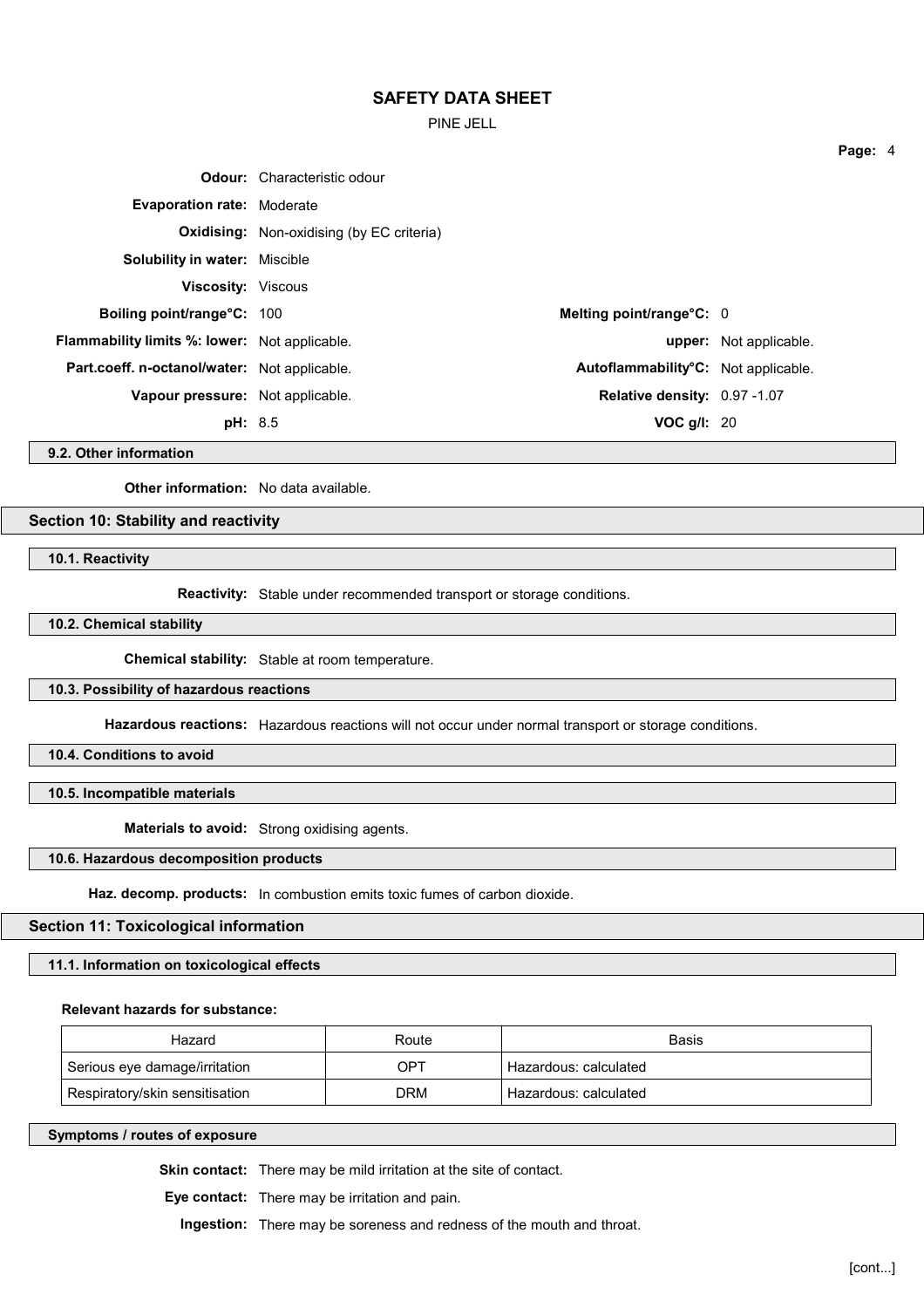PINE JELL

**Page:** 5

**Inhalation:** There may be irritation of the throat with a feeling of tightness in the chest.

## **Section 12: Ecological information**

**12.1. Toxicity**

**Ecotoxicity values:** No data available.

## **12.2. Persistence and degradability**

**Persistence and degradability:** Biodegradable. The surfactants contained in this preperation comply with the biodegradability

criteria as laid down in regulation (EC) No.648/2004 on detergents.

## **12.3. Bioaccumulative potential**

**Bioaccumulative potential:** No bioaccumulation potential.

**12.4. Mobility in soil**

**Mobility:** Volatile.

## **12.5. Results of PBT and vPvB assessment**

**PBT identification:** This product is not identified as a PBT/vPvB substance.

**12.6. Other adverse effects**

#### **Section 13: Disposal considerations**

#### **13.1. Waste treatment methods**

**Disposal of packaging:** Dispose of as normal industrial waste.

**NB:** The user's attention is drawn to the possible existence of regional or national regulations

regarding disposal.

#### **Section 14: Transport information**

**Transport class:** This product does not require a classification for transport.

#### **Section 15: Regulatory information**

**15.1. Safety, health and environmental regulations/legislation specific for the substance or mixture**

#### **15.2. Chemical Safety Assessment**

**Chemical safety assessment:** A chemical safety assessment has not been carried out for the substance or the mixture by

the supplier.

### **Section 16: Other information**

**Other information**

**Other information:** This safety data sheet is prepared in accordance with Commission Regulation (EC) No 1272/2008.

This safety data sheet is prepared in accordance with Commission Regulation (EU) No

453/2010.

**Phrases used in s.2 and s.3:** EUH208: Contains <name of sensitising substance>. May produce an allergic reaction.